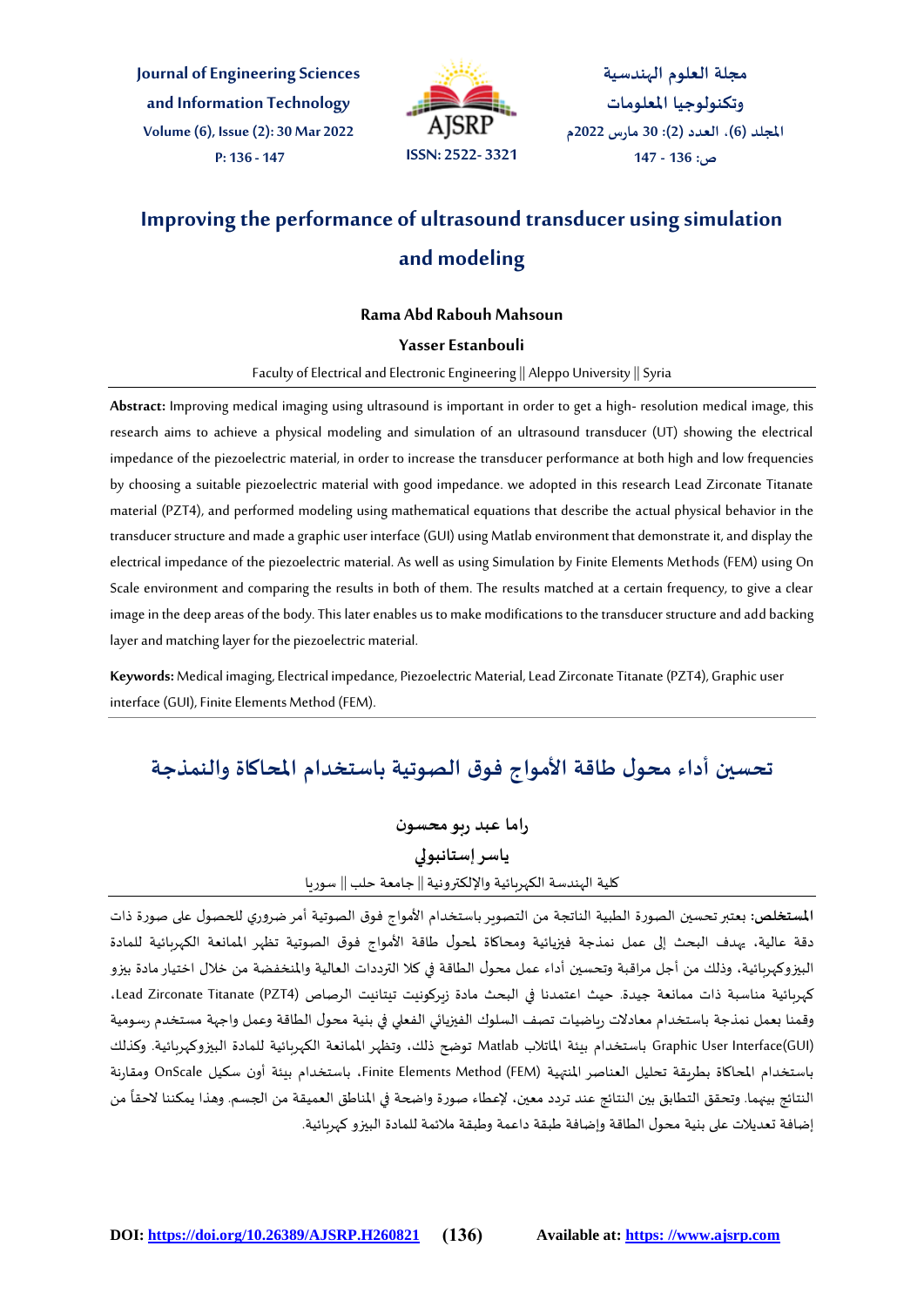**الكلمات املفتاحية:** التصويرالطبي، ممانعة كهربائية، مادة بيزو كهربائية، زيركونيت تيتانيت الرصاص، واجهة مستخدم رسومية، تحليل العناصر املنتهية.

## **1. Introduction.**

Based on mathematical equations that were deduced in a previous research mentioned by (Estanbouli et al, 2004) and to complement this research an ultrasound transducer (UT) modeling was developed. We used these mathematical equations to make physical modeling of the (UT) and observe the effect of output changes represented by electrical impedance, through the use of several piezoelectric materials (PZT4, PZT5H, LiNbO3, PVDF, BaTiO3, PMN- PT), In this research, we have adopted the piezoelectric material PZT4, because it is considered the most common in power transformers as in (Deangelis et al, 2016), and its values are more accurate than other materials, using Matlab environment, and compare the impedance represented output results, with the impedance results generated by FEM simulation using OnScale environment.

Medical ultrasound imaging for diagnostics has advantages, such as reasonable cost, real- time imaging, portability and harmless effect. The ultrasound imaging system consists of (UT) and an imaging system. The imaging system controls the (UT) in order to transmit and receive ultrasound, and creates an ultrasound image with a set of data from the transducer. Depending on the type of transducer and imaging system, the images may be either two- dimensional (2D) or three- dimensional (3D). Ultrasound imaging technology has benefited from increasingly sophisticated computer technology, and system integration has ensured better image quality, data acquisition, analysis, and display, as in (Lee and Roh, 2017). Medical (UT)s work by piezoelectric material as mentioned in (Roy, 2015). When an electric voltage is applied across a piezoelectric crystal or ceramic material causes it to deform physically, producing sound. Conversely, these materials produce an oscillating voltage potential. When deformed by an incoming sound pulse. The transducer structure consists of the backing layer located behind the piezoelectric material, piezoelectric material layer and matching layer, as shown in Figure (1), Ultrasound is generated when an alternating voltage is applied across the piezoelectric material, the alternating voltage drives the oscillation of the piezoelectric material.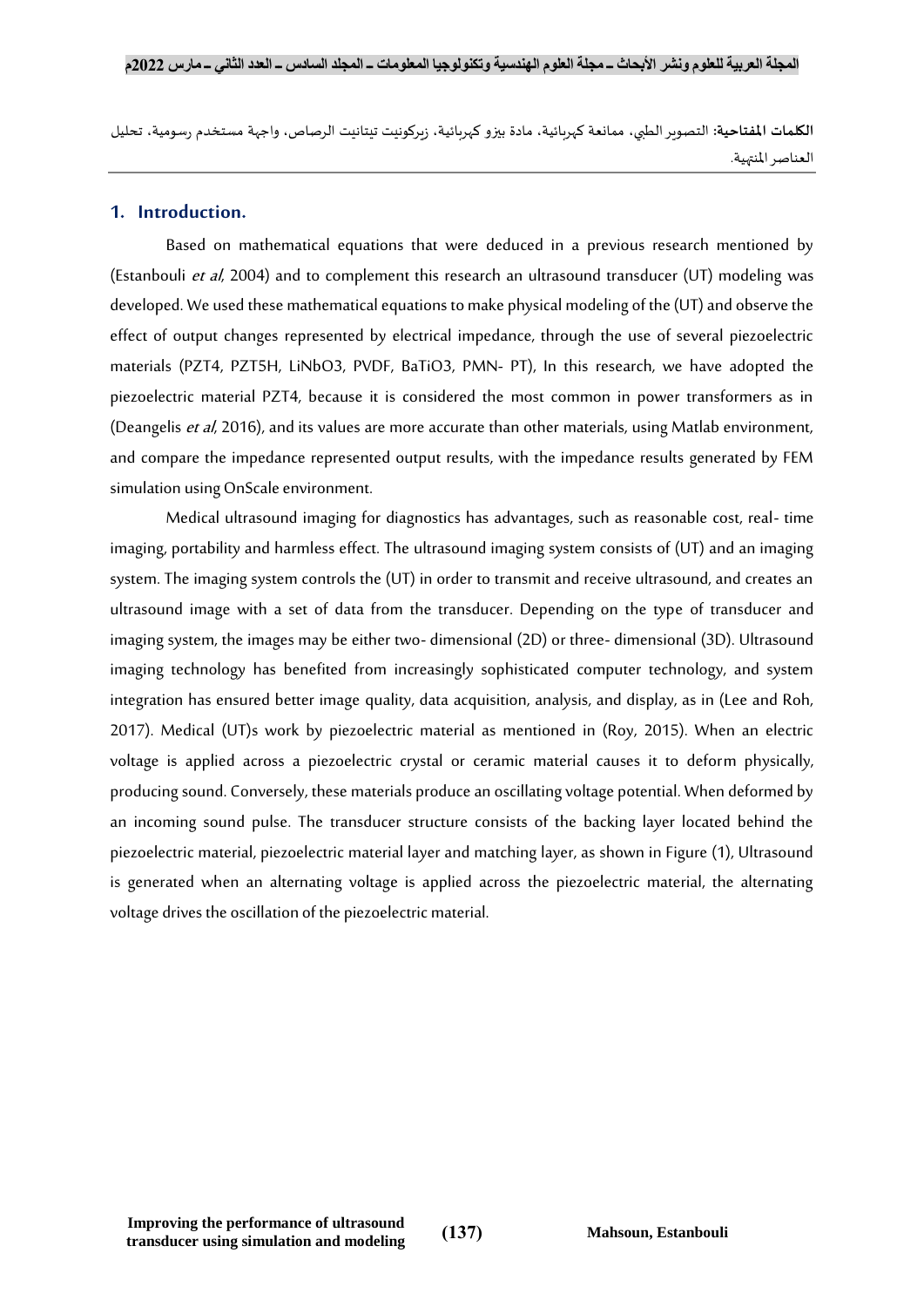

## **Figure (1) Ultrasound transducer structure.**

As reported by (Fang et al, 2016) researchers, among the efforts to improve transducer's performance at both high and low frequencies is choosing an active piezoelectric material with high electromechanical coupling factor (higher than 0.5).

## **2. Research problem:**

Improving the medical image and obtaining high accuracy by using ultrasound is an important matter, and given that we cannot obtain the piezoelectric material in our country and thus the difficulty of obtaining experimental results, the research aims to make physical modeling and simulation of the ultrasound transducer to clarify the environment and the way it works, In order to convey information to the user (i.e: scientific laboratories, medical clinics ) in a simple way demonstrating the functioning of the ultrasound transducer in a clear and easy way. The objective is to monitor and improve the working performance of the transducer at both high and low frequencies by selecting a suitable piezoelectric material with good impedance.

## **3. Reference studies:**

In this section, we provide an overview of the most important studies conducted on ultrasound transducers and their comparison, with the aim of improving the image of ultrasound by improving the internal design of the transducer. The effect of bonding Delaminations on the performance of a singleelement ultrasound transducer was investigated in the study of (Ding et al, 2021), which consists of a piezo- electric disc, a backing layer and matching. The performance of the transducer can be significantly degraded due to the loss of adhesion between some of its component elements. The single- component transducer structure was studied and FEM simulation was used and verified experimentally. We note that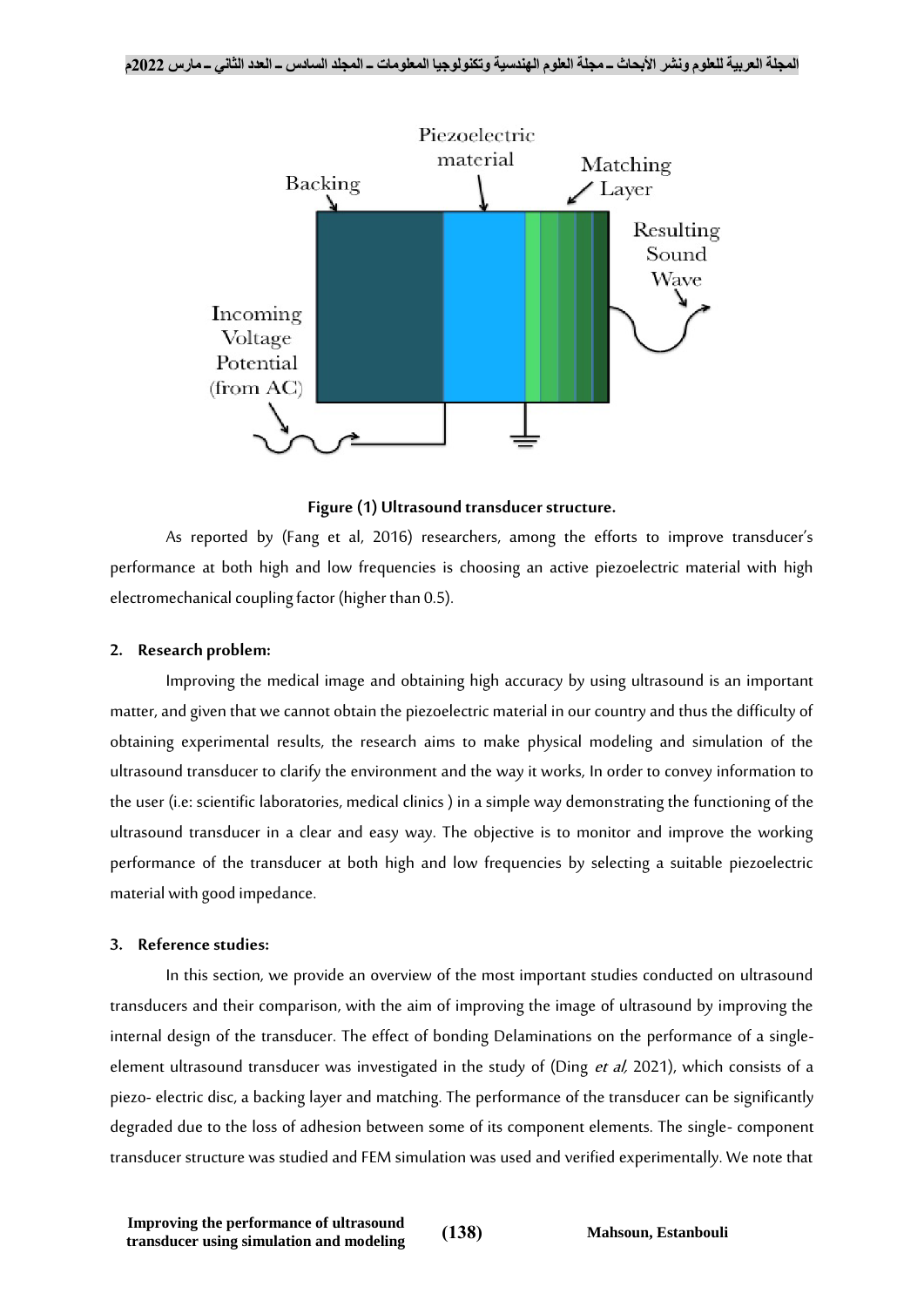the resonance frequency was achieved between simulation and experimental with a slight shift of less than 0.5% between the frequency value in the 2D and 3D design, at a frequency of 1.4MHZ, which is a Low Frequency (LF), which helps to give a clear image in the deep areas of the body.

The researchers in the study (Ziarati et al, 2020), analyzed in detail the ultrasound transducer equivalent circuits of two popular models developed by KLM and Leach for piezoelectric cubes, and built a 3D model using FEM and compared the results with Equivalent circuit modeling (ECM). A piezoelectric cube model was developed in the FEM program assuming the presence of a PZT- 4A material with three different thicknesses. The results from the FEM model showed that ECM methods become more accurate when the transducer is thin, which at high frequencies (HF), and the values of the results varied between LF and HF, these models are far from accurate and need to be modified. And this help us to give a clearer picture for the surface areas of the body. And in a study (Xu et al, 2020) the authors used an effective method to significantly improve transducer performance by alternating current polarization (ACP) of PMN- 0.25PT single piezoelectric crystals. A 2D transducer architecture was designed for FEM simulation using PZflex, using multi layers, two layers matching, piezoelectric material layer and backing layer for FEM simulation. And then compare the results between the experimental simulation and FEM and verify it, at a frequency of 4MHz, which LF, and it gives a clear picture in the deep areas.

Complementing the study (Estanbouli et al, 2004) in which the researchers provided basic physical modeling by creating a model of the "inverse layer" transducer in thickness mode comprising oppositely polarized piezo- electric regions, using Matlab, and simulation using PZflx for FEM analysis, comparing the results of electrical impedance and then verification of the result. The Linbo3 transducer disc was used to simulate different thickness ratios. And checking the proposed model also for a specific thickness with FEM simulation, that is more complete and shows identical result at 14MHZ, which means HF, and that gives a clear picture for the surface areas.

Through examining reference studies in detail, reviewing the negatives and positives of these models and comparing them according to previous order, the proposed research was conducted as shown in Table (1).

| <b>Cases of comparing the</b> |                          |                        |                          |                              |                          |                   |            |                             |  |  |  |
|-------------------------------|--------------------------|------------------------|--------------------------|------------------------------|--------------------------|-------------------|------------|-----------------------------|--|--|--|
| References studies            | results of each study    |                        |                          |                              | Software used            | <b>Difficulty</b> | <b>The</b> | Simulation results and      |  |  |  |
|                               | 2D                       | 3D                     | <b>ECM</b>               | Exp                          | for simulation           |                   | cost       | frequencies                 |  |  |  |
| $[1]$ 2021                    | $\bigodot$               | $\widehat{\mathbb{C}}$ | $\overline{a}$           | $\odot$                      | COMSOL                   | High              | High       | $1.4$ MHZ $(LF)$            |  |  |  |
| $[2]$ 2020                    | $\overline{\phantom{0}}$ | $\widehat{\mathbb{C}}$ | $\mathbb{C}$             | $\overline{\phantom{a}}$     | $\overline{\phantom{0}}$ | Low               | Low        | $(2,4,12)$ MHZ<br>(LF & HF) |  |  |  |
| [3] 2020                      | $\odot$                  | ٠                      | $\overline{\phantom{0}}$ | $\odot$                      | <b>PZflex</b>            | High              | High       | 4MHZ(LF)                    |  |  |  |
| $[4]$ 2004                    | $\odot$                  | $\overline{a}$         | $\odot$                  | $\qquad \qquad \blacksquare$ | <b>PZflex</b>            | Low               | High       | 14MHz(HF)                   |  |  |  |

**Table (1) Comparison of the reference studies and the pros and cons of each one.**

**Improving the performance of ultrasound transducer using simulation and modeling** (139) Mahsoun, Estanbouli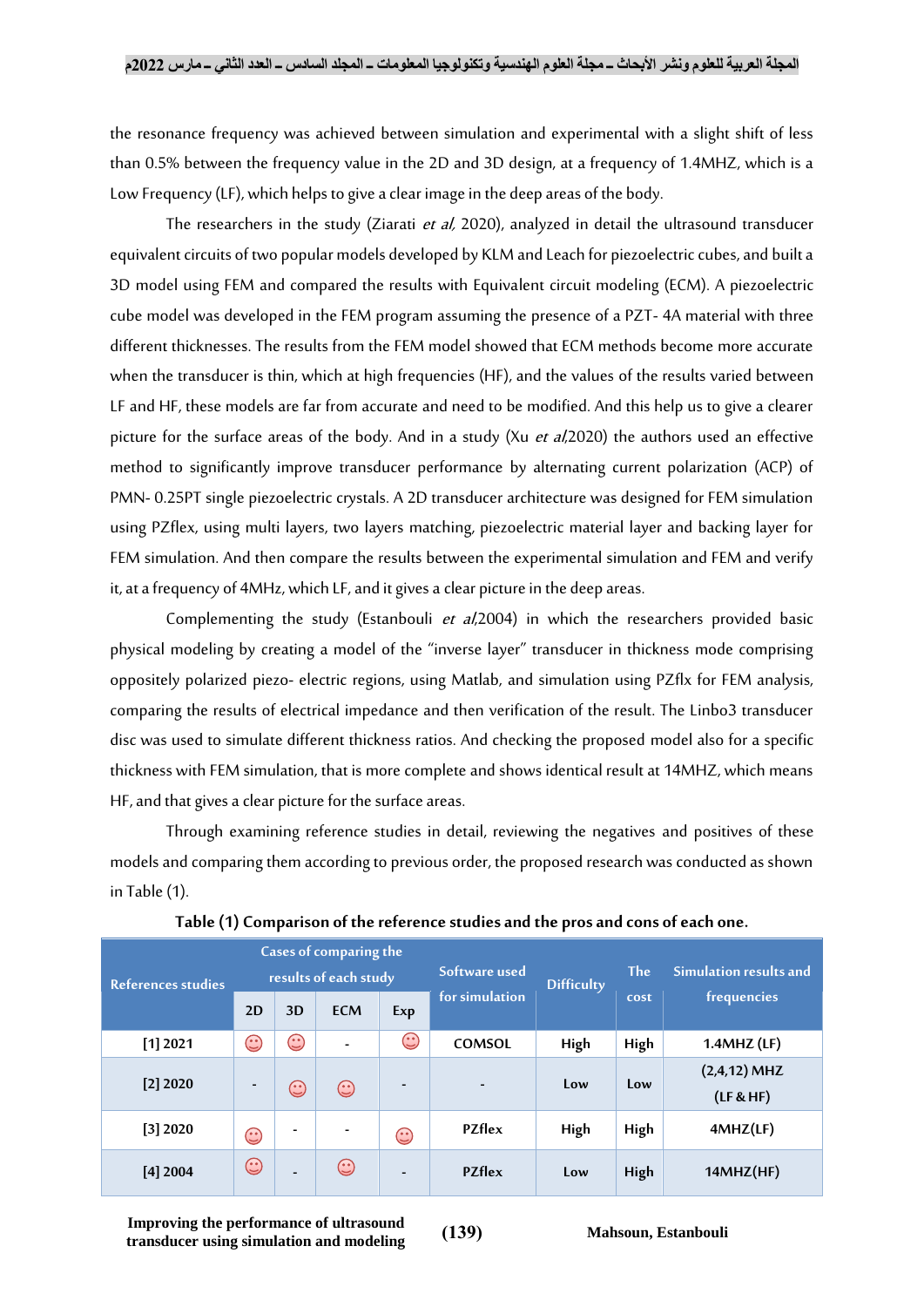And based on mathematical equations that were deduced in this research (Estanbouli et al, 2004) in the reference study [4], and as a continuation of this research was developed to obtain an ultrasound transducer modeling, where we modeled using mathematical equations that describe the actual physical behavior in the presence of a piezoelectric layer with good impedance and GUI interface to show that clearly, In order to monitor and improve the working performance of the transducer at both high and low frequencies.

## **4. Research Methodology.**

In this paper, we create a GUI interface that shows the physical behavior of (UT) in a simple and easy way using Matlab. Mathematical equations were used in the research that describe the behavior of the transducer, changing the parameters of the piezoelectric material related to the mathematical equation, and observing the electrical impedance curve of (UT).

We designed a 2D and 3D piezoelectric material disc model, according to specific dimensions mentioned by (Allison,2020), material disc radius r=10mm, thickness L=2mm, to simulate the transducer using OnScale environment. In order to get the impedance of piezoelectric materials by FEM method, observing the impedance curve. The accuracy of the results were by comparing the impedance curves resulting from the mathematical equations in GUI with the impedance curve using FEM. The simulation results were compared in order to obtain an accurate medical image based on the output frequency.

## **4.1 GUI design using Matlab:**

A GUI was designed using Matlab, as shown in Figure (2), and two drop- down lists are demonstrated, **1:** To choose the type of piezoelectric material from six other materials mentioned previously, **2:** To choose the type of curve to be shown for comparison, such as: Impedance, normal voltage and normal pressure. **3:** Parameters entry list, parameters are entered for the transducer and for each piezoelectric material. **4:** Operation keys appear in the interface to show the comparison between the results or show each result separately, and a key to play a 3D video of the piezoelectric material. **5:** To show the required curve.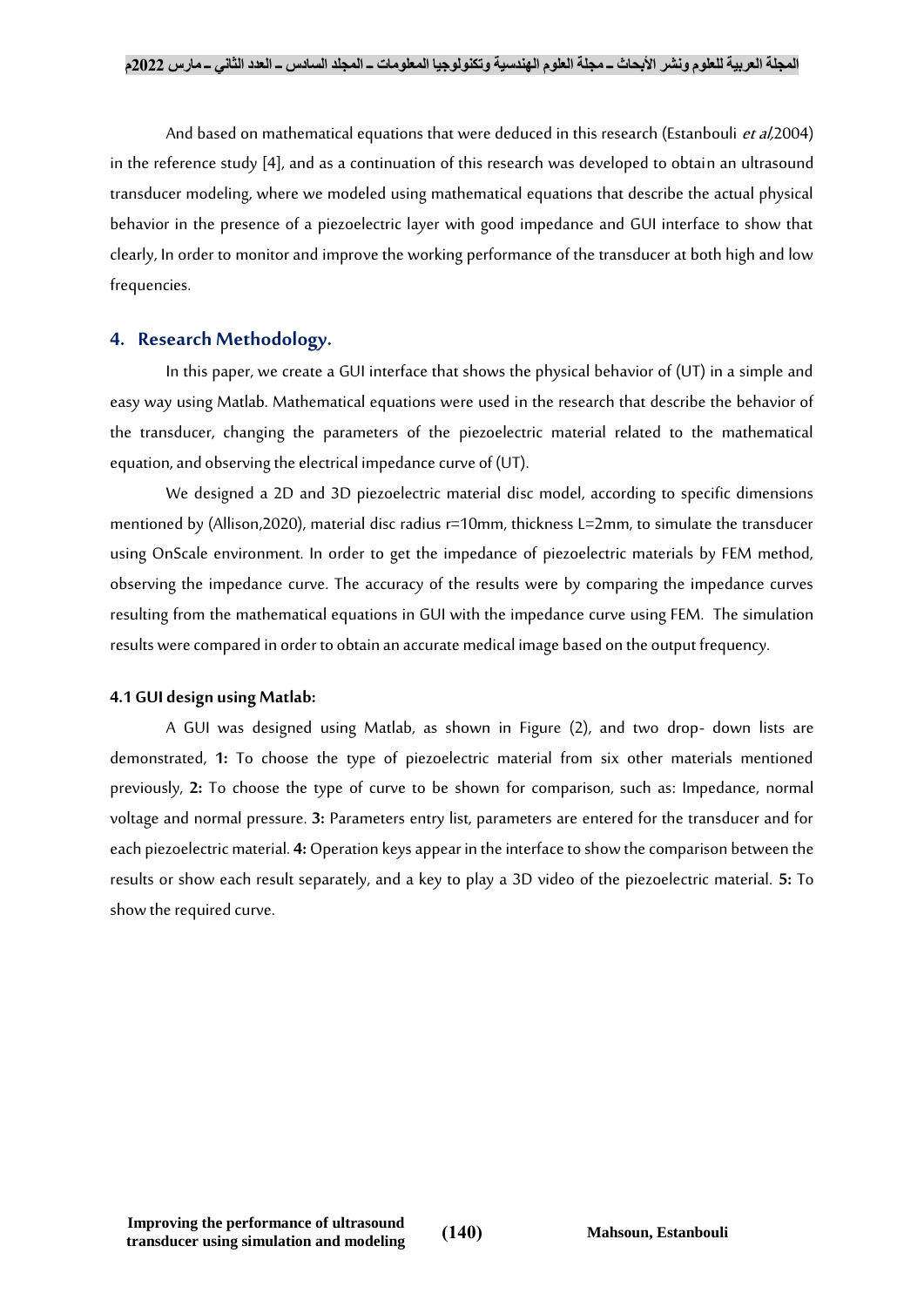



Several mathematical equations were used to construct the GUI interface, expressing the electrical impedance, the normal pressure and the normal voltage, but considering that this research only based on impedance of the PZT4, it was the mathematical expression, which gives the impedance of the transducer that was deduced by (Estanbouli et al, 2004) as in equation (1):

$$
Z_T(s) = \frac{1}{sC_0} \Big\{ 1 - \frac{K^2}{sT} \Big[ K_{F0}(s) . X_0 + K_{B0}(s) + e^{st} - e^{-st} \Big] \Big\} (1)
$$

Where:

$$
X_0 = -1 + e^{st} + e^{-st},
$$
  
\n
$$
K_{F0}(s) = \frac{-2e^{-sT} + 2e^{-st} - 1 + 2e^{-2sT}e^{st} - 2e^{-2sT}}{1 - e^{-2sT}},
$$
  
\n
$$
K_{B0}(s) = \frac{2e^{-sT} - 2e^{-sT}e^{st} + 1 - 2e^{-sT}e^{st} + e^{-2sT}}{1 - e^{-2sT}}
$$

Where (Estanbouli,2004) mentioned  $T=\frac{L}{V}$  $\frac{L}{V_c}$ , the time required for a sound wave to pass through the transducer.  $\dot{t^{\cdot}} = \dot{l^{\cdot}}/V_C$ , the time required for the sound wave to pass through the inverted layer.  $K_{F0}$  was defined by Hayward as the front face vibration factor of a transducer which represents the difference in displacement between the front and back faces when a pulse is applied to the front face. In

**Improving the performance of ultrasound transducer using simulation and modeling** (141) Mahsoun, Estanbouli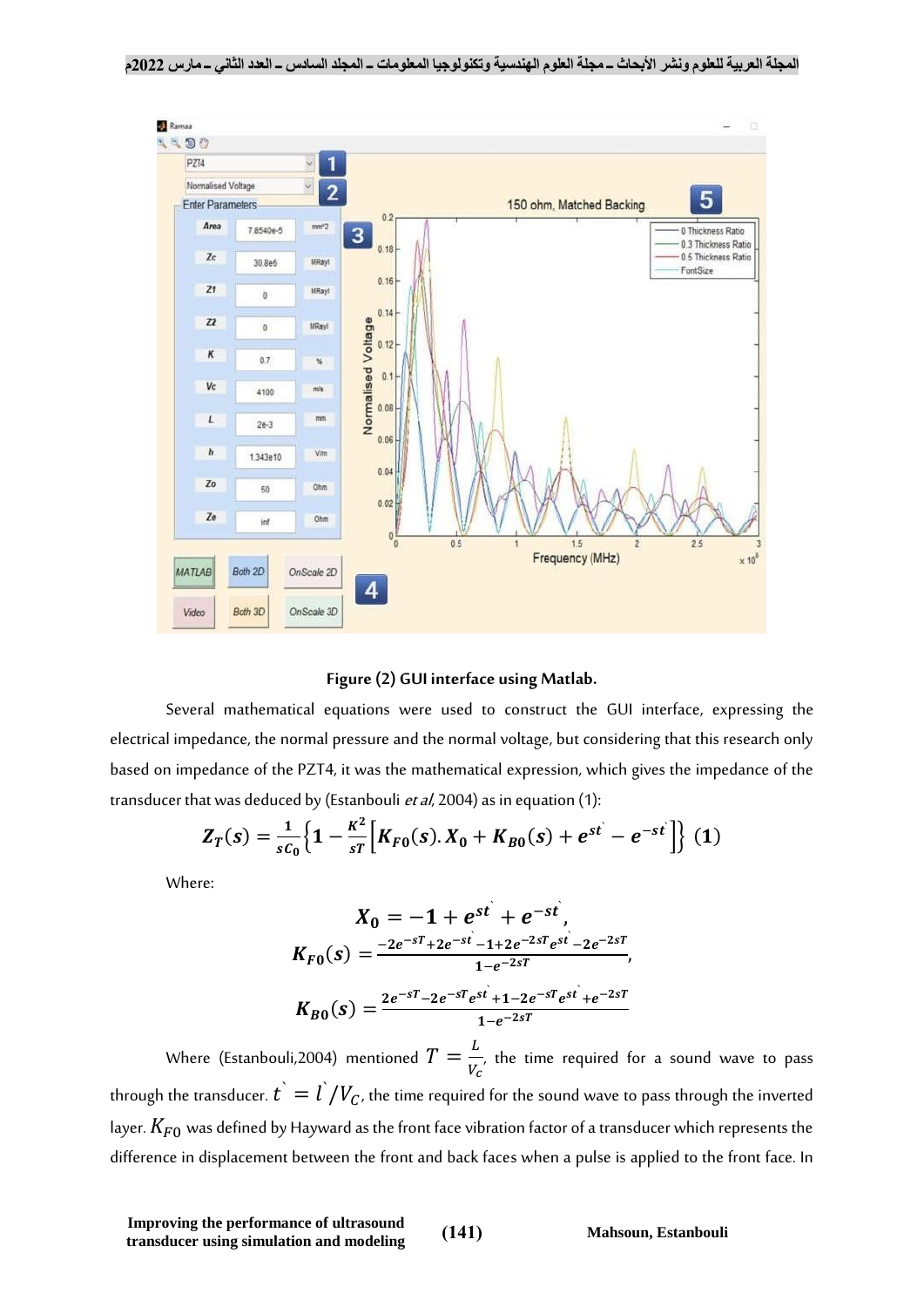the same way,  $K_{B0}$  is defined as the vibration factor for the back face, which represents the difference in displacement between the front and back faces when a pulse is applied to the back face.

 $C<sub>0</sub>$ : Static capacitance of the transducer, which is the capacitance in the absence of a piezoelectric effect.

The parameters of the transducer which are used in the mathematical equations describing the behavior of a piezoelectric material, and that can be entered into the interface structure are:

 $Area$ : Cross section area of transducer,  $Area = \pi r^2$ .

 $Z_{c}$ : Acoustic impedance of the transducer.  $Z_{1}$ : Impedance of the matching layer (front layer).

 $Z_2$ : Impedance of the backing layer (back layer).  $V_c$ : Longitudinal Acoustic velocity in a transducer material.

 $L$ : The thickness of the piezoelectric material.  $Z_{\bm e}$ : lumped impedance of arbitrary electrical load (Open circuit).

 $Z_{0}$ : External impedance.  $h$ : The piezoelectric constant that relates voltage and charge or electric field and mechanical stress, measured under open circuit conditions.

 $\rho$ : Density of the piezoelectric material.  $\varepsilon_{33}^{\scriptstyle S}$ : Strain dielectric constant.  $K$ : Electromechanical coupling coefficient.

Considering that the transducer is operating in the transmitter state.

This situation is analogous to air surrounding the transducer, with backing material.

In this case $Z_1 = Z_2 = 0$  .  $Z_o = 50$  . $Z_e = \infty$  .  $h = 1.343e^{10}\frac{v}{m}$  $\boldsymbol{m}$ .

The parameters related to PZT4 are shown in Table (2) reported by (Rathod, 2019).

**Table (2) Parameters of the piezoelectric material.**

| piezoelectric material |      |     | $L(mm)$ $Z_c(MRayls)$ $K\%$ |  |
|------------------------|------|-----|-----------------------------|--|
|                        | 4100 | 500 | 30.8                        |  |

After entering the necessary parameters from Table (2), whose values are obtained from the materials datasheets according to its manufacturing, to ensure we enter values that are close to real values, and the thickness of the disc is selected according to the design preference, and we note the changes in the impedance of the PZT4, giving a mechanical resonant frequency pulse of approximately 1MHZ, as shown in Figure (3).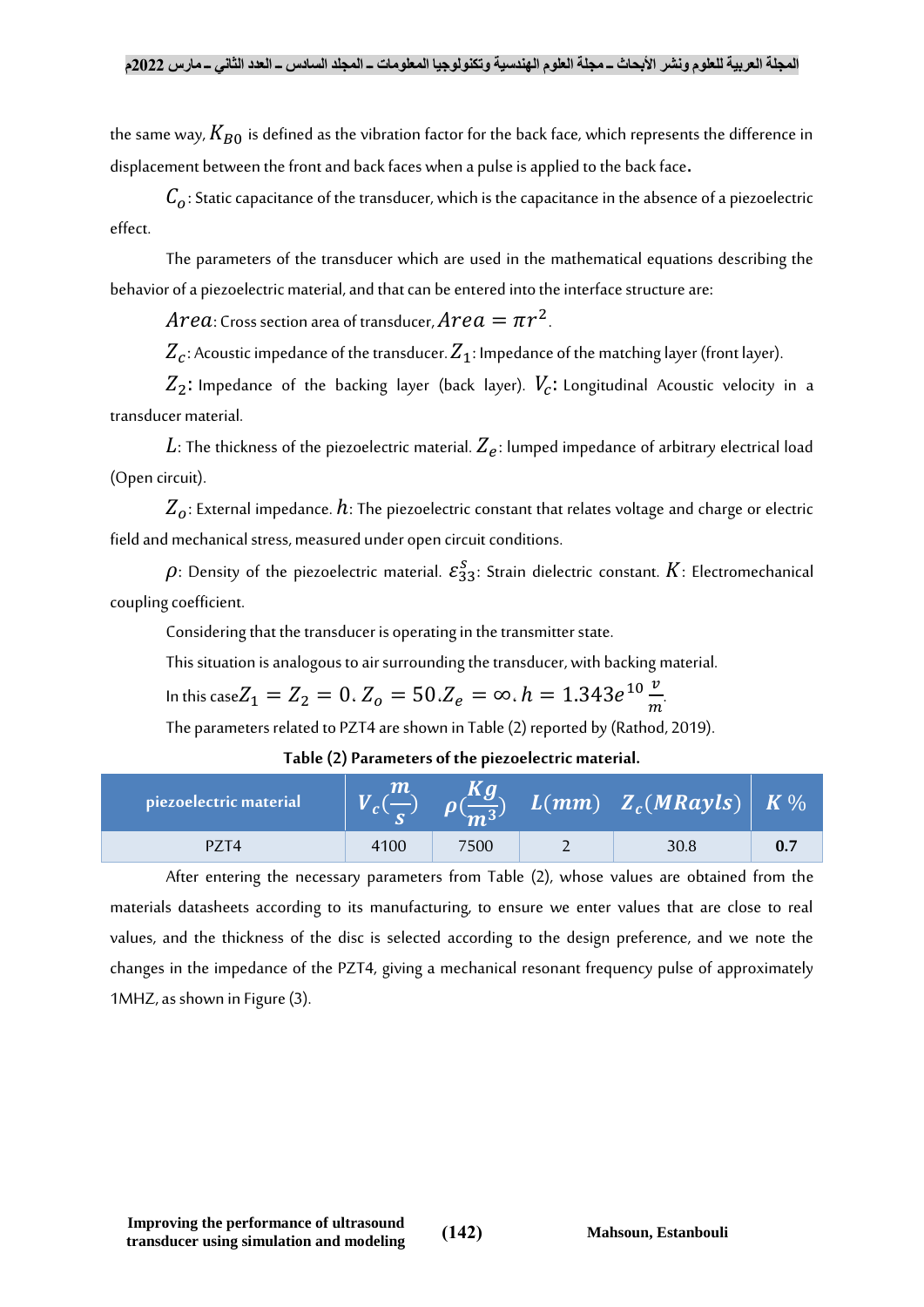**المجلة العربية للعلوم ونشر األبحاث ــ مجلة العلوم الهندسية وتكنولوجيا المعلومات ــ المجلد السادس ــ العدد الثاني ــ مارس 2022م**



**Figure (3) GUI showing the impedance of the PZT4.**

## **4.2 2D and 3D piezoelectric material design using the OnScale:**

We designed the piezoelectric material as a 2D and 3D disc by OnScale, in order to simulate the PZT4 material using the FEM method. Radius of piezoelectric material r=10mm, thickness L=2mm, these dimensions were used in Matlab also. where the piezoelectric material used in the design appears as a disc in 3D and half a disc in as 2D shown in Figure (4).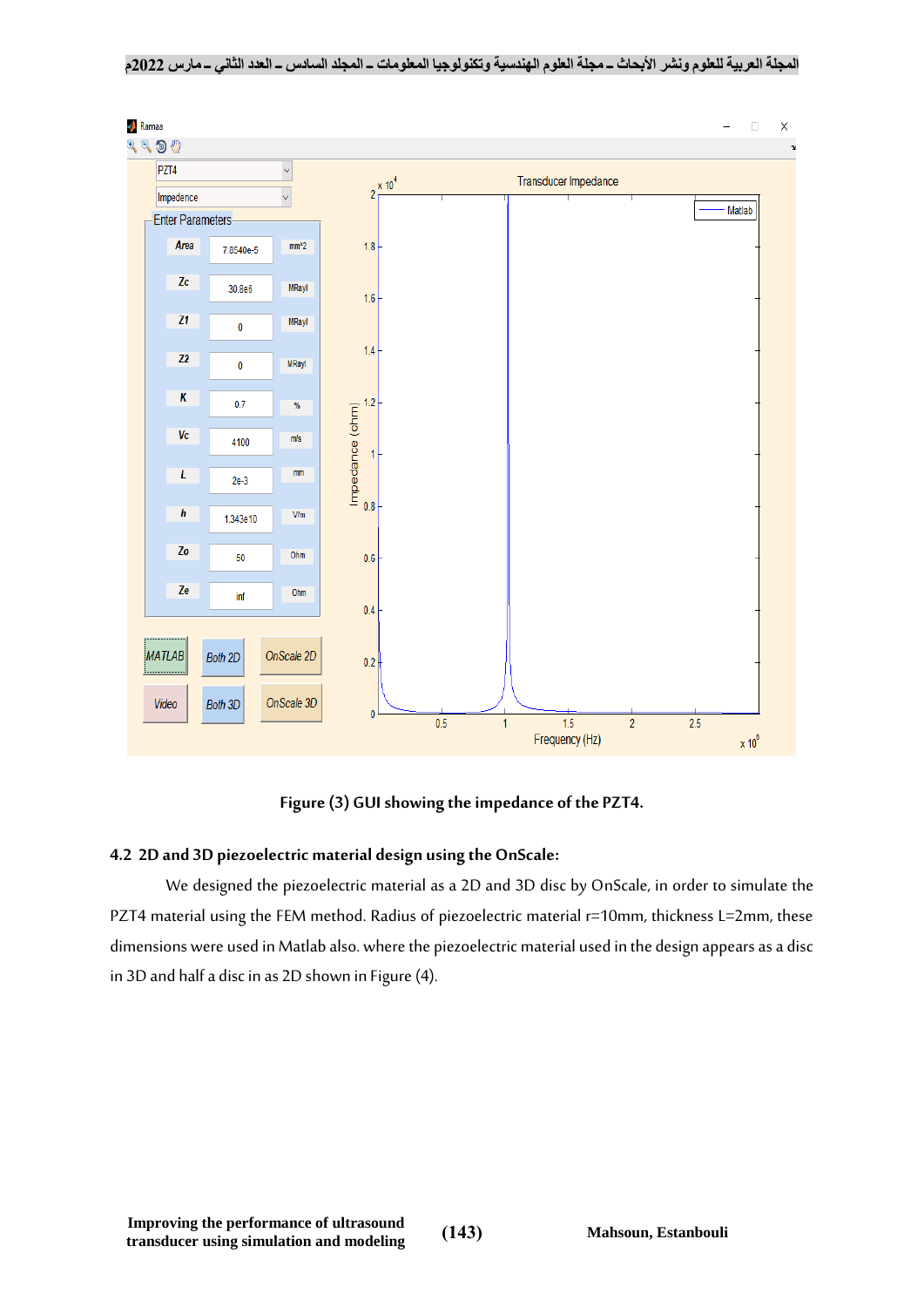

**Figure (4) The design of the PZT4 is shown as 3D,2D by OnScale.**

## **5. Improving the performance of the transducer:**

## **5.1 Comparison of the impedance changing between Matlab and OnScale:**

The output changes represented by the PZT4 were compared using mathematical equations in the GUI interface by Matlab, with 2D disc design using FEM method and obtaining the output changes of impedance in OnScale, and the matching between them was observed in the designed GUI interface. As shown in figure (5).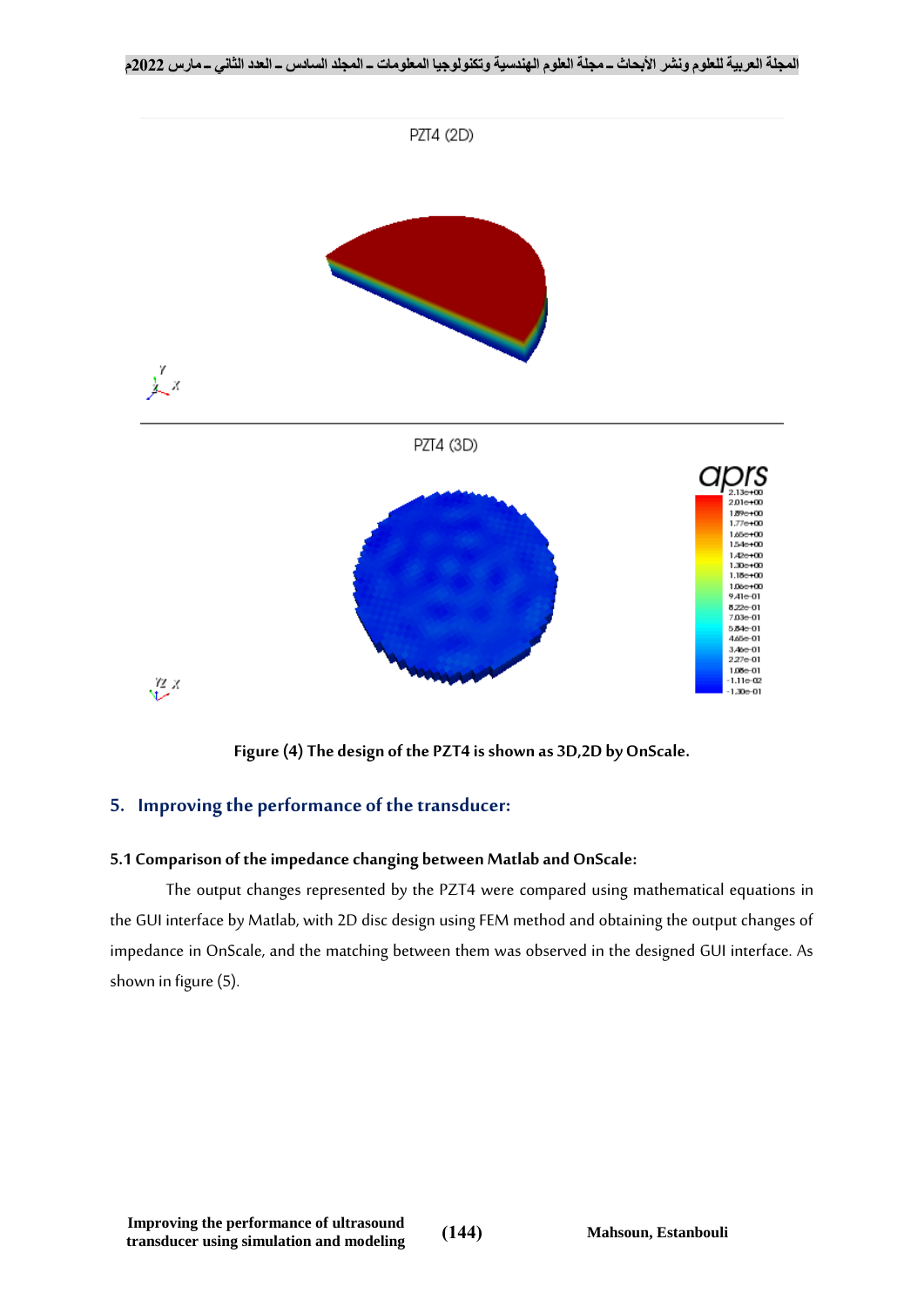**المجلة العربية للعلوم ونشر األبحاث ــ مجلة العلوم الهندسية وتكنولوجيا المعلومات ــ المجلد السادس ــ العدد الثاني ــ مارس 2022م**



## **Figure (5) Comparison of impedance between Matlab and 2D by OnScale.**

Figure (5) shows the impedance of the PZT4. The impedance curve is matched between Matlab and OnScale (**Blue line**: Matlab, **Red line**: OnScale), and the pulse is realized at a mechanical resonant frequency of 1MHZ.

We also compared the impedance of the PZT4 in the GUI in Matlab using mathematical equations with 3D disc design based on the FEM method using OnScale as in Figure (6).

And we noticed a slight shift in the impedance curve with respect to frequency in the 3D curve from the mathematical equations curve by 0.1MHZ, (**Blue line**: Matlab, **Red line**: OnScale).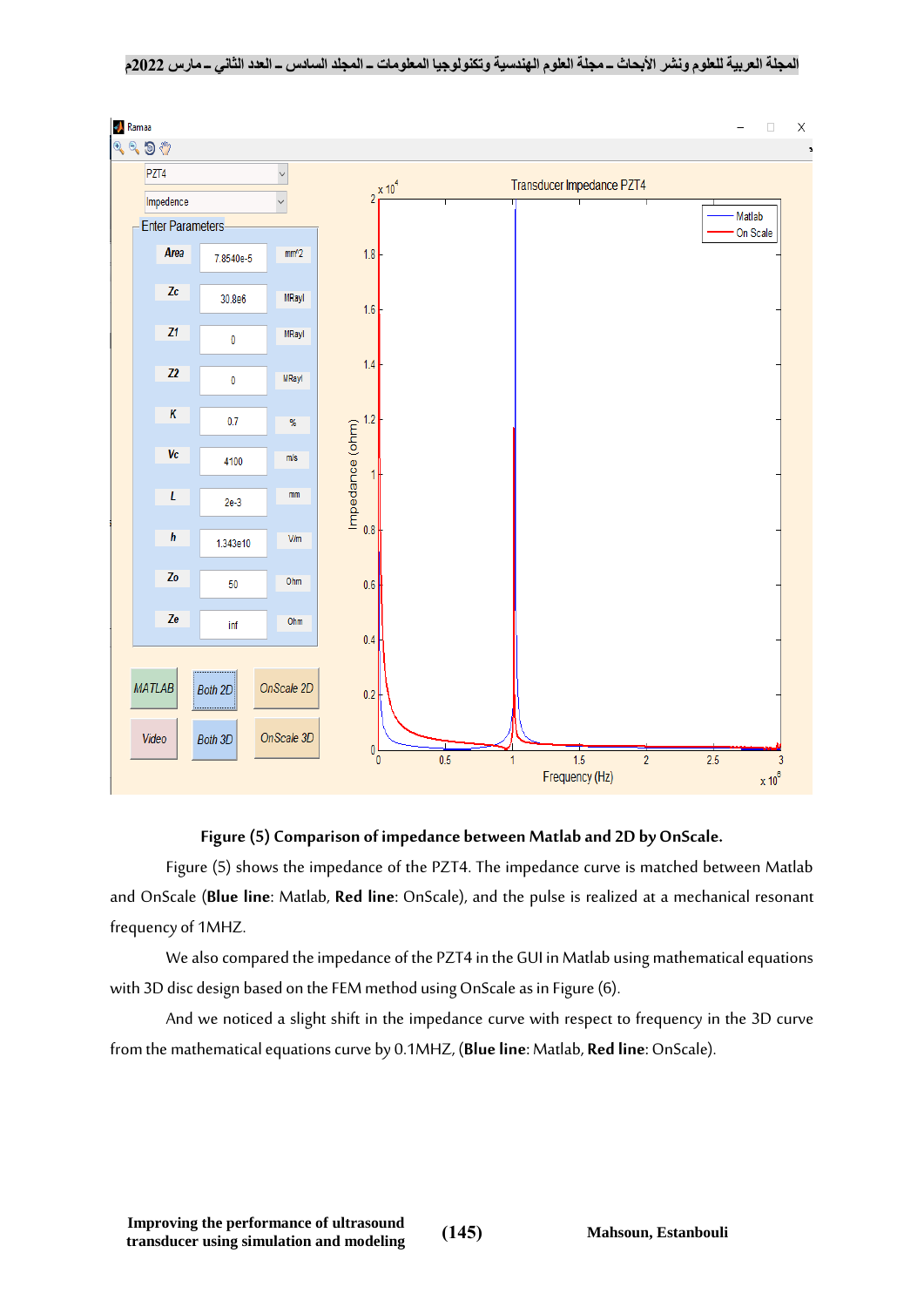#### **المجلة العربية للعلوم ونشر األبحاث ــ مجلة العلوم الهندسية وتكنولوجيا المعلومات ــ المجلد السادس ــ العدد الثاني ــ مارس 2022م**



#### **Figure (6) Comparison of impedance between Matlab and 3D by OnScale.**

Figure (6) shows a 3D pulse at a resonant frequency of 1.1MHZ using FEM, and a Matlab pulse at a frequency of 1MHZ, and this shift is caused by the complex structure in designing a 3D model compared to a 2D model.

## **6. Conclusions.**

In this paper, the output changes represented by the electrical impedance of the piezoelectric material PZT4 in the GUI interface using Matlab, by using mathematical equations to model the physical behavior of the piezoelectric material.

We compared this result from Matlab with a 2D designed model and also with a 3D model using the FEM method in OnScale, with the same dimensions of the piezoelectric material, where radius r=10mm, and thickness L=2mm. At 1MHZ there was a match between Matlab and a 3D model with a slight shift of 0.1MHZ, caused by the complex structure in the 3D model design.

And this results obtained from comparing the simulation results, and giving the LF frequency, enables us to obtain a clear image in the deep areas of the body, and thus obtain an accurate medical image.

#### **7. Recommendations.**

This research can be completed by modifying the structure of the ultrasound transducer, where transducer layers can be increased, by adding a backing layer and matching layer to the piezoelectric